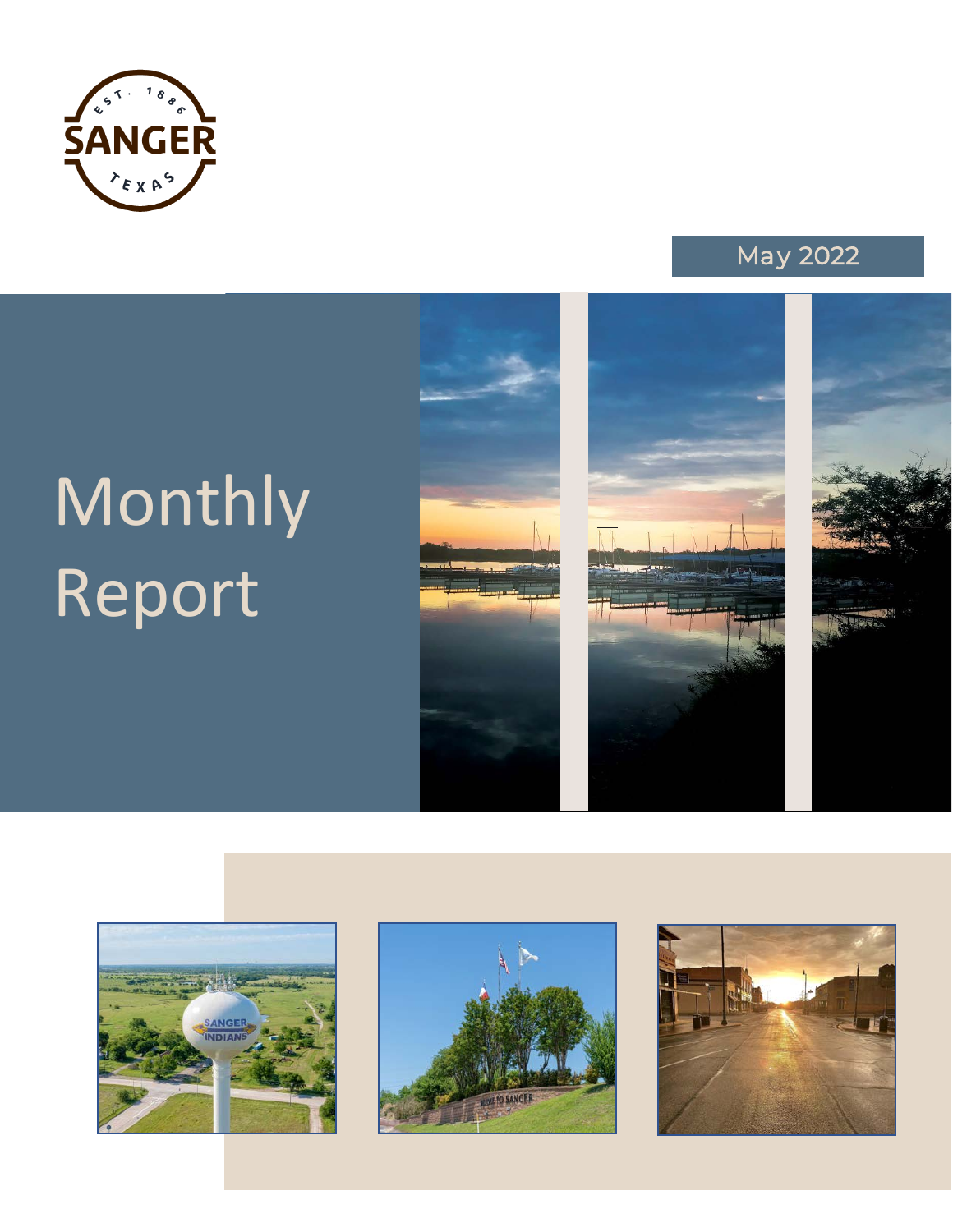# **Court**

- o For the month of May 2022, the Municipal Court filed 82 citations.
- o There was 10 request for deferred disposition.
- o There was 1 request for a driver safety course
- o There was 8 case successfully closed by deferred disposition and 7 cases successfully closed by driver safety course.
- o The court closed 29 cases by payment in full or time served.
- o There were 25 warrants issued for the month and 97 outstanding warrants were submitted to the collection agency.
- o The total fines, court costs, and other fees collected were \$11,329.40 with \$3,715.43 of that being remitted to the State.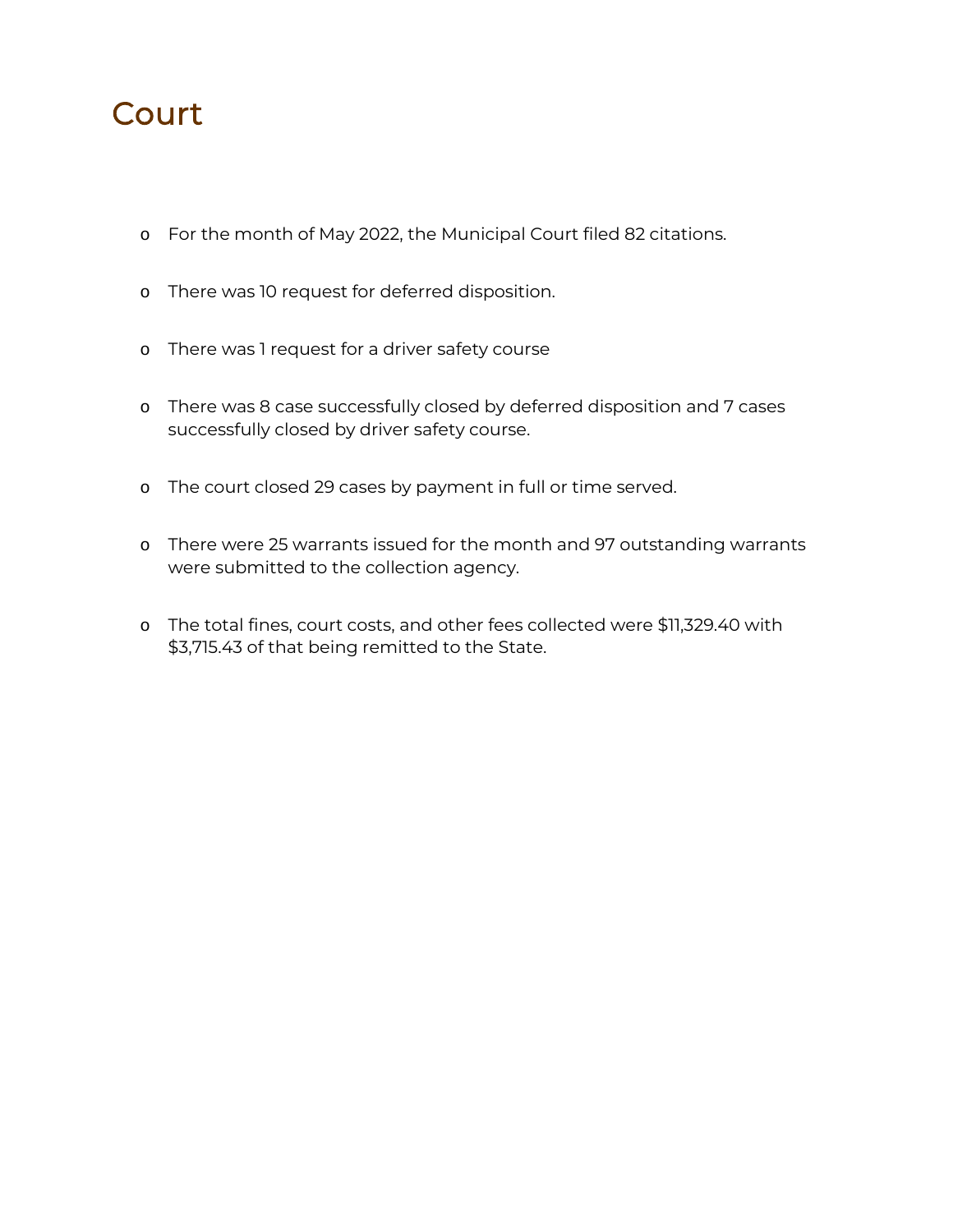## Development Service

During the month of May 2022, Development Services had the following permits:

New Residential – 0 Residential Remodel – 4 New Commercial - 0 Commercial Alterations – 0 Miscellaneous- 26 Certificate of Occupancy - 0

Also during the month of May 2022, Development Services has the following inspections:

New Residential – 62 Residential Remodel – 10 New Commercial - 10 Commercial Alterations – 2 Miscellaneous- 57 Certificate of Occupancy - 0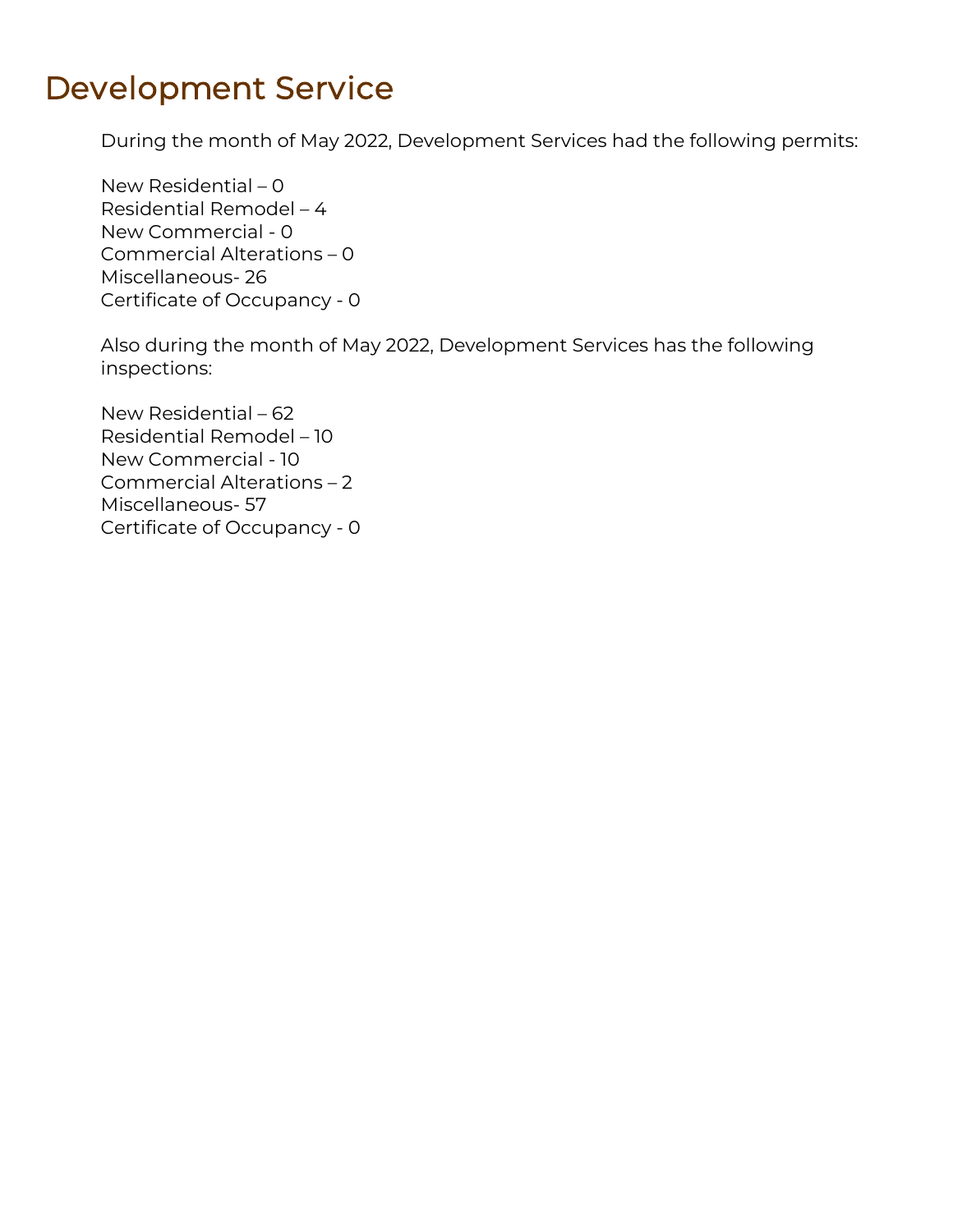## Economic Development

Sales tax revenue collected in May 2022 for sales tax activity in May 2021 were up by 1% as compared to the same month last year.

During the month of May 2022, the Economic Development Department performed the following:

Prospect Engagement:

5 – Potentially interested / broker rumor

0 - Serious, but not engaged with ED

1 - Actively engaged, discussing options

0 - On hold/pending/dead

Chamber of Commerce-Bus-Events-BRE:

- 1 Chamber Board Meeting
- 1 Business Over Breakfast
- 1 Ambassador Meeting

Marketing: Sanger Photoshoot Videographer kick off meeting

Education/Training/Networking 1 – Women in Economic Development Conference

Administrative Meetings: 2 - Council Meeting 1 – 4B Board Meeting

Projects: Economic Development Website Enhancements in progress Social Media Enhancements - ongoing Talent Tuesday - ongoing Local Mapping Project – in progress Bass Nation 2023 Event 4A - Action Plan Projects / Workforce Survey in progress 4B – Porter Park Renovations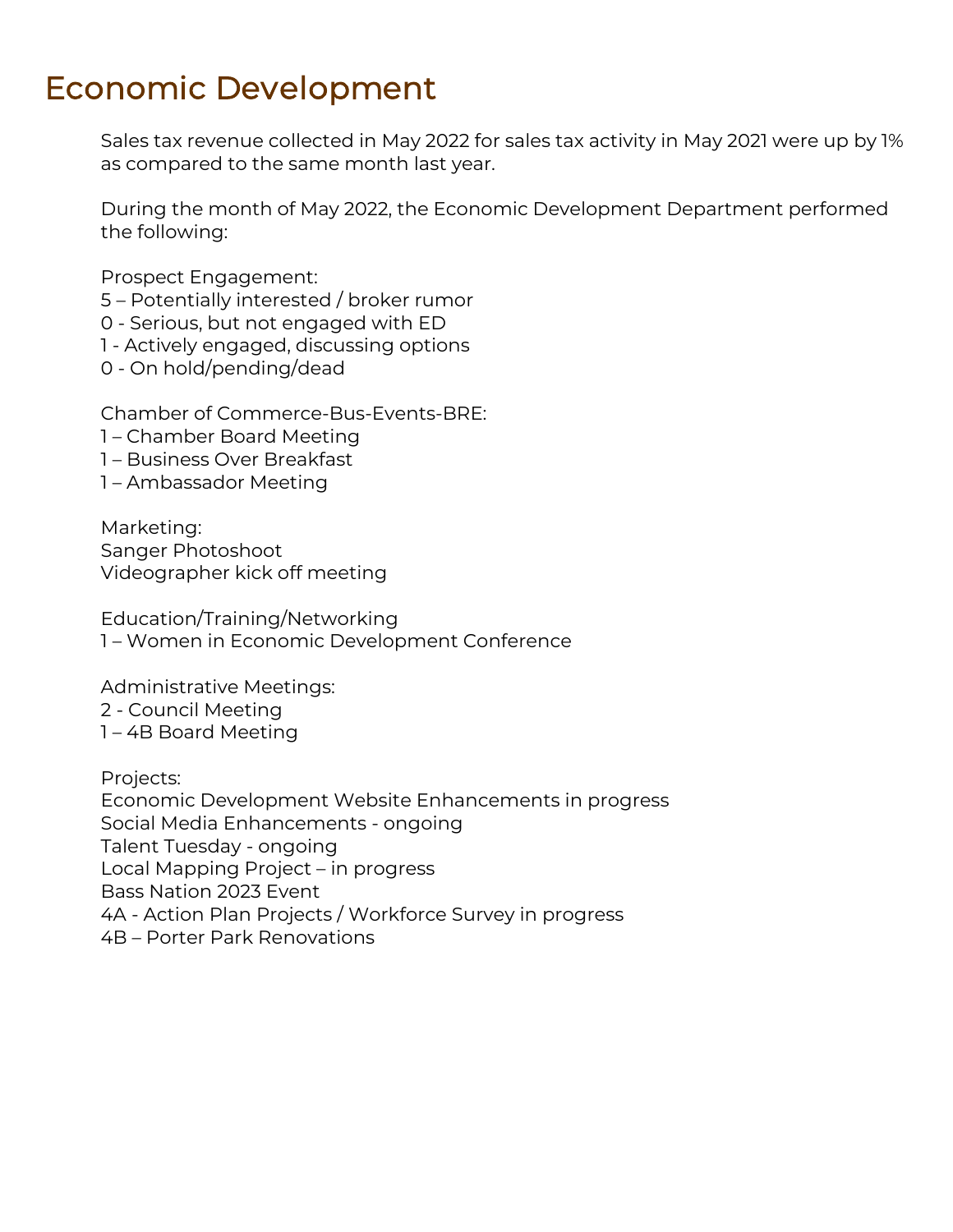# Electric Department

The FM 455 expansion project has been slow due to lack of personnel. Primoris has notified Sanger Electric Utilities that a new crew is scheduled to be onsite for the end of June. All TXDOT permits for the I-35 crossing have been updated to accommodate for this new date.

During the month of May 2022, the Electric Department performed the following:

Installed new secondary service in Lake Ridge Estates. Staked ROW for Primoris. Worked on storm outages. Cut down tree at the Sanger Refuge Installed new three phase transformer bank for 600-amp service at 900 Utility Road. **Disconnects** 

Also, during the month of May 2022 the Service Truck performed the following:

Connects – 20 Disconnects – 20 Occupant change – 23 Cutoff – 17 Reinstates – 13 Changed out meters – 15 Re-read – 17 Solar  $-1$ Line Locates– 152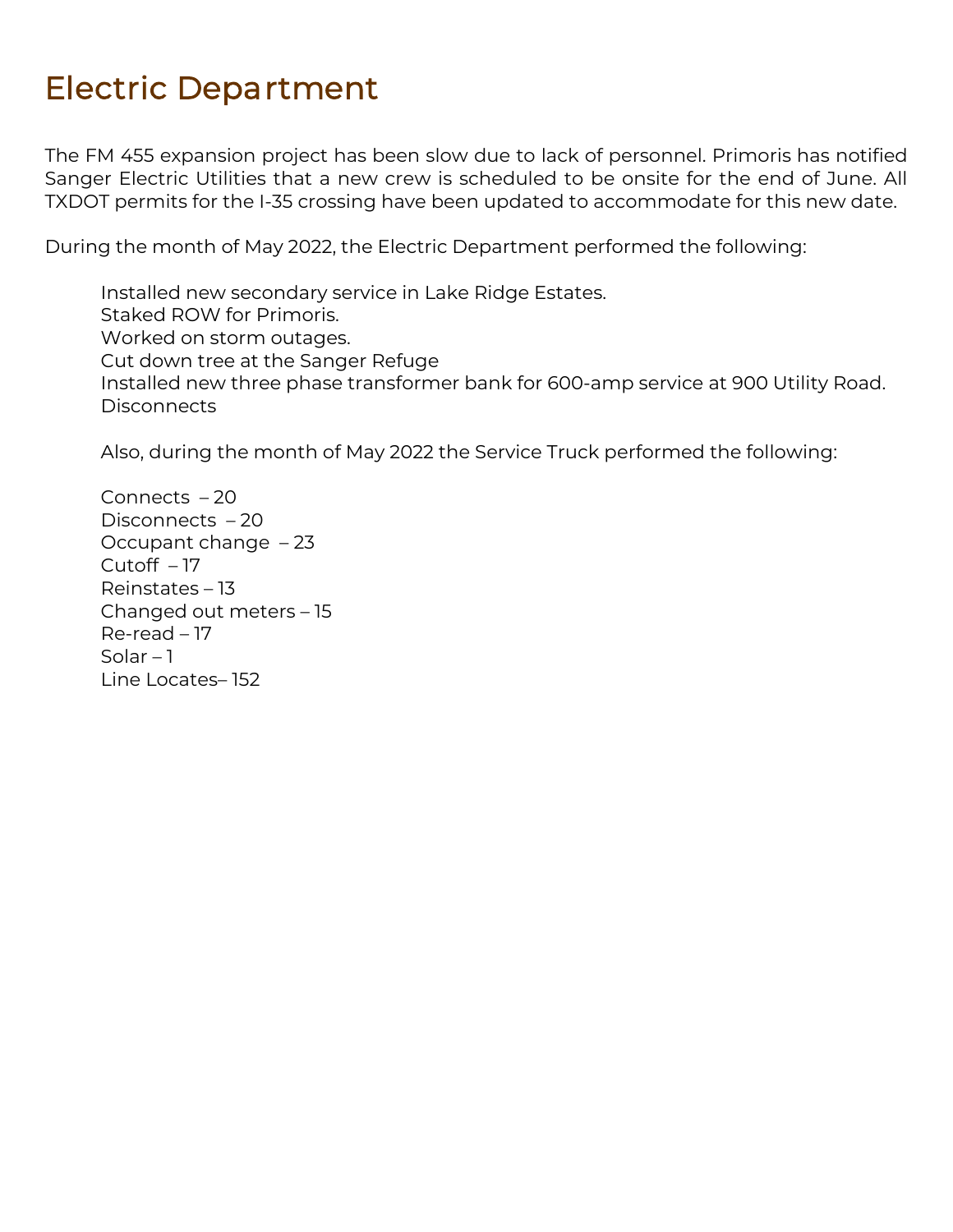# **Finance**

The Finance Department is responsible for all financial, accounting, and utility billing operations of the City. The department manages the City's resources through budgeting, purchasing, and reporting. Functions of the department include billing and collecting for all utilities, handling all accounts receivable and payable, preparing payroll for all City employees, paying all City obligations, and preparing the annual budget document.

During May 2022, the Finance Department reviewed responses to the RFP to update the City's computer and phone systems and presented a request to City Council to approve Nortex Communications as the vendor for this project. City Council approved Nortex at their May 16, 2022, meeting. In addition, the Department began work on the 2022-2023 Annual Budget. This process started by sending out budget spreadsheets to all departments and holding the annual director's budget meeting, where each City department presents its requested budget for the upcoming year.

Staff also performed the following normal departmental functions for the city:

- Accounts Payable Processed 565 Accounts Payable invoices totaling \$1,641,687
- Purchase Orders Issued 24 Purchase Orders totaling \$261,255
- Payroll Issued 163 payments to employees totaling \$272,566
- Utility Customer Service Prepared 3,945 Utility bills and Collected 3,883 Utility account payments
- Financial Reporting prepared monthly financial statements for City Council and prepared biweekly internal budget reports for City staff.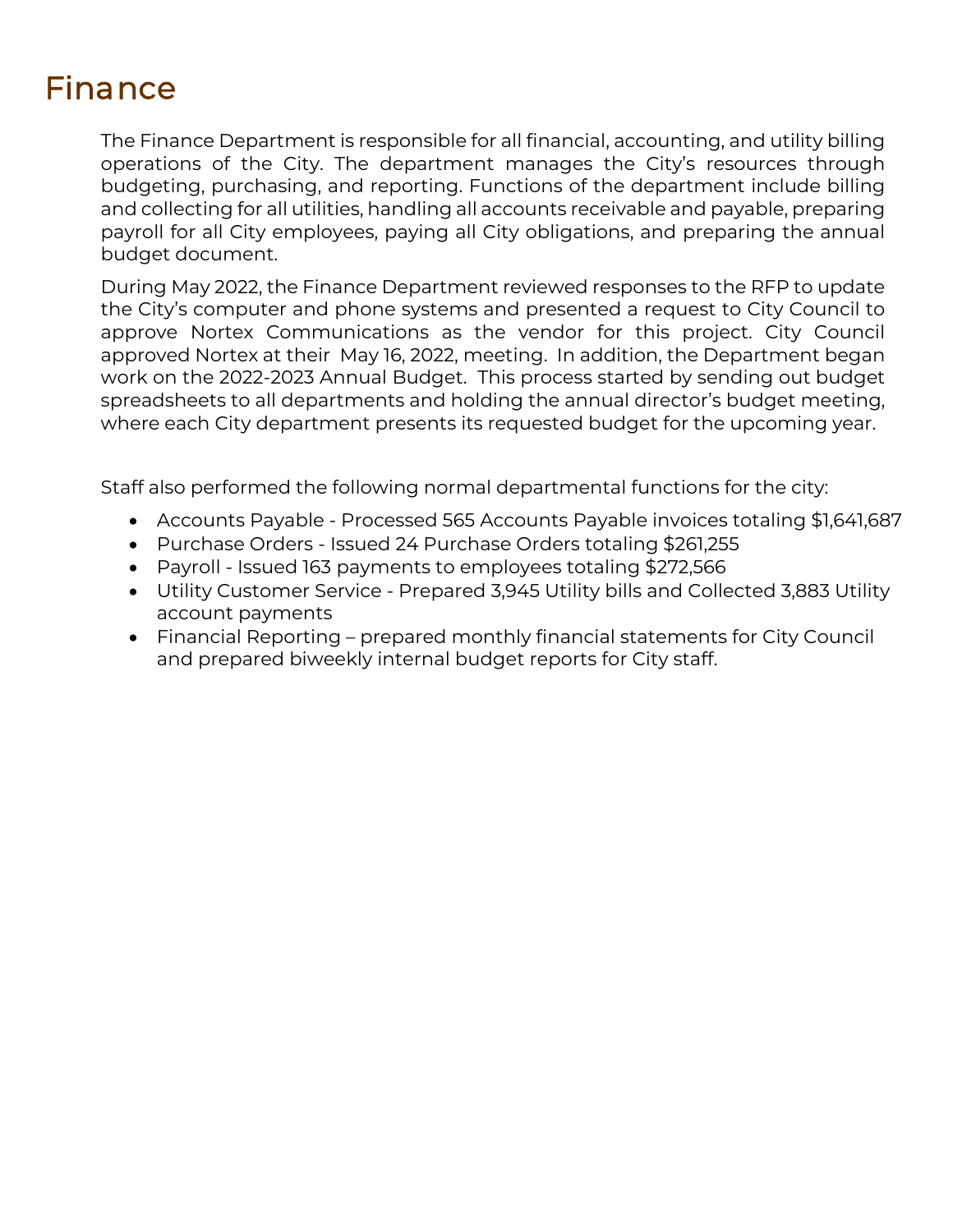### Emergency Responses for May 2022

The Sanger Fire Department responded to 216 emergency incidents during the month of May. The top four busiest incident types:

- 139 Emergency Medical Incident
- 35 Service calls
- 18 Weather
- 13 Special Incidents
- The busiest time of the day was 11:00 11:59 for the month of May
- The busiest days of the week for EMS transports were Monday, Tuesday, and Friday each with 14 transports during the month.
- Emergency Medical calls accounted for 64.35% of the total call volume.

The Sanger Fire Department also responded as part of the Texas Interstate Fire Mutual Aid System (TIFMAS) to the West Texas fires. Our crew members are not only certified as Structural firefighters, but also as Texas Wildland firefighters. This has been one of the busiest Wildland fire season since 2011.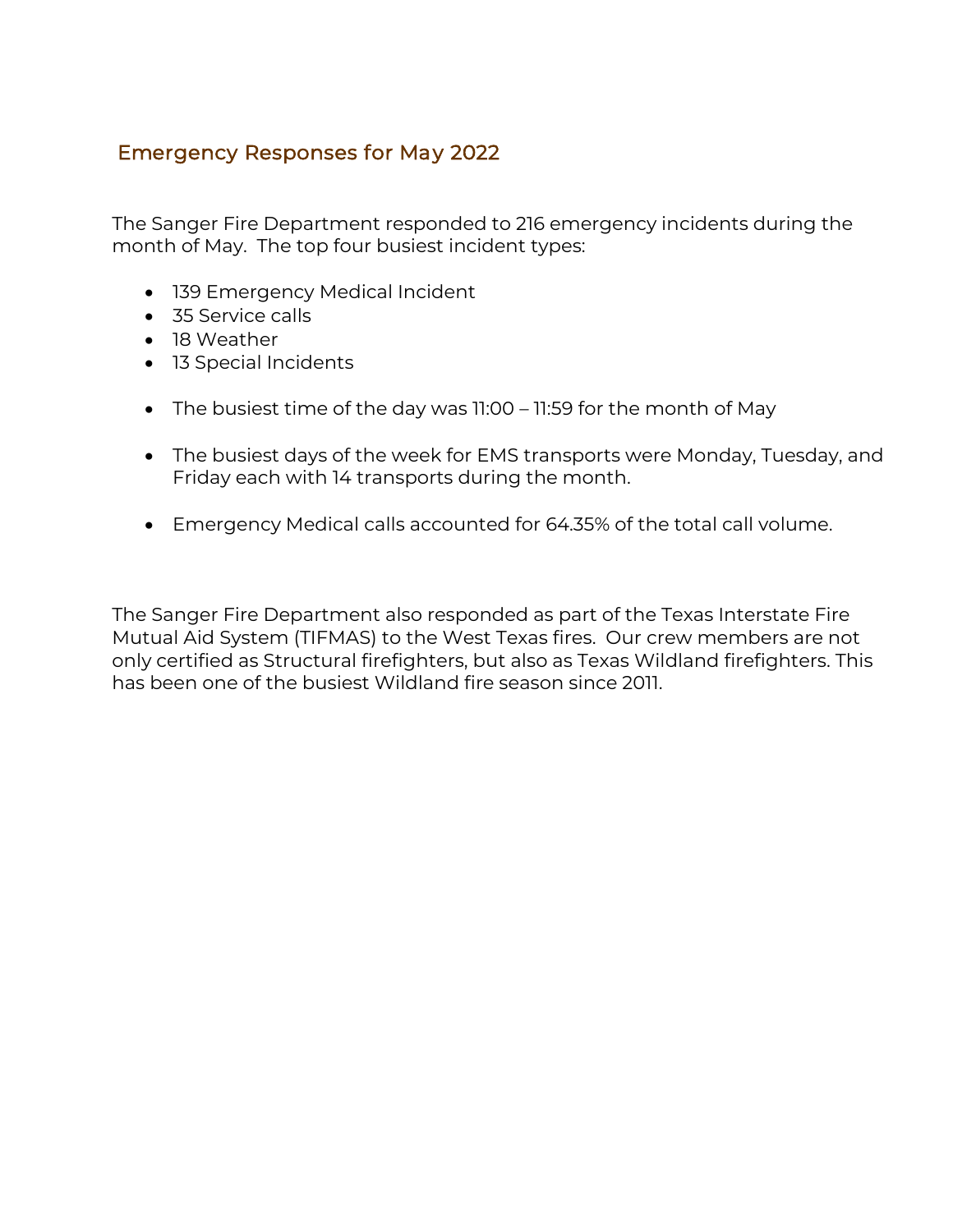# **Library**

- On May 3rd, the library upgraded to a new print management system for its public computers. Staff member Laura Klenke coordinated this project, working with the new vendor, Envisionware, to perform all of the necessary modifications. It features a print release station that is more user-friendly and reliable than the previous system. We also have new mobile print options. We hope these new upgrades will allow ease of use for all our patrons, and we appreciate their patience during the transition phase.
- Final preparations for the Summer Reading program were made, including completing the setup of READsquared online system for registration and logging of patrons' reading. The calendar of events for June and July was published and distributed.
- Ten children's programs were offered in May and one for all ages, the special "Mother of Thousands" plant program. For the latter, staff member Lynne Smiland grew the plant and led the program. 15 participants were able to pick their own plantlets off the mother plant and put them in miniature terra cotta pots.
- There were three adult programs, including Book Club, Knitting & Crochet, and the last adult yoga class on March 5th. We hope to offer it again in the fall.
- An order was placed for more pre-loaded audiobook players, known as Playaways. Both adult and juvenile titles were included.
- Replacement book orders were submitted for over 100 titles lost to the water damage last year.

Statistics:

- 1,271 physical items were checked out.
- 297 digital items were checked out.
- 43 new cardholders and a total of 3,642.
- 1,978 visits to the library.
- 49 reference questions answered.
- 62 computer-related questions answered.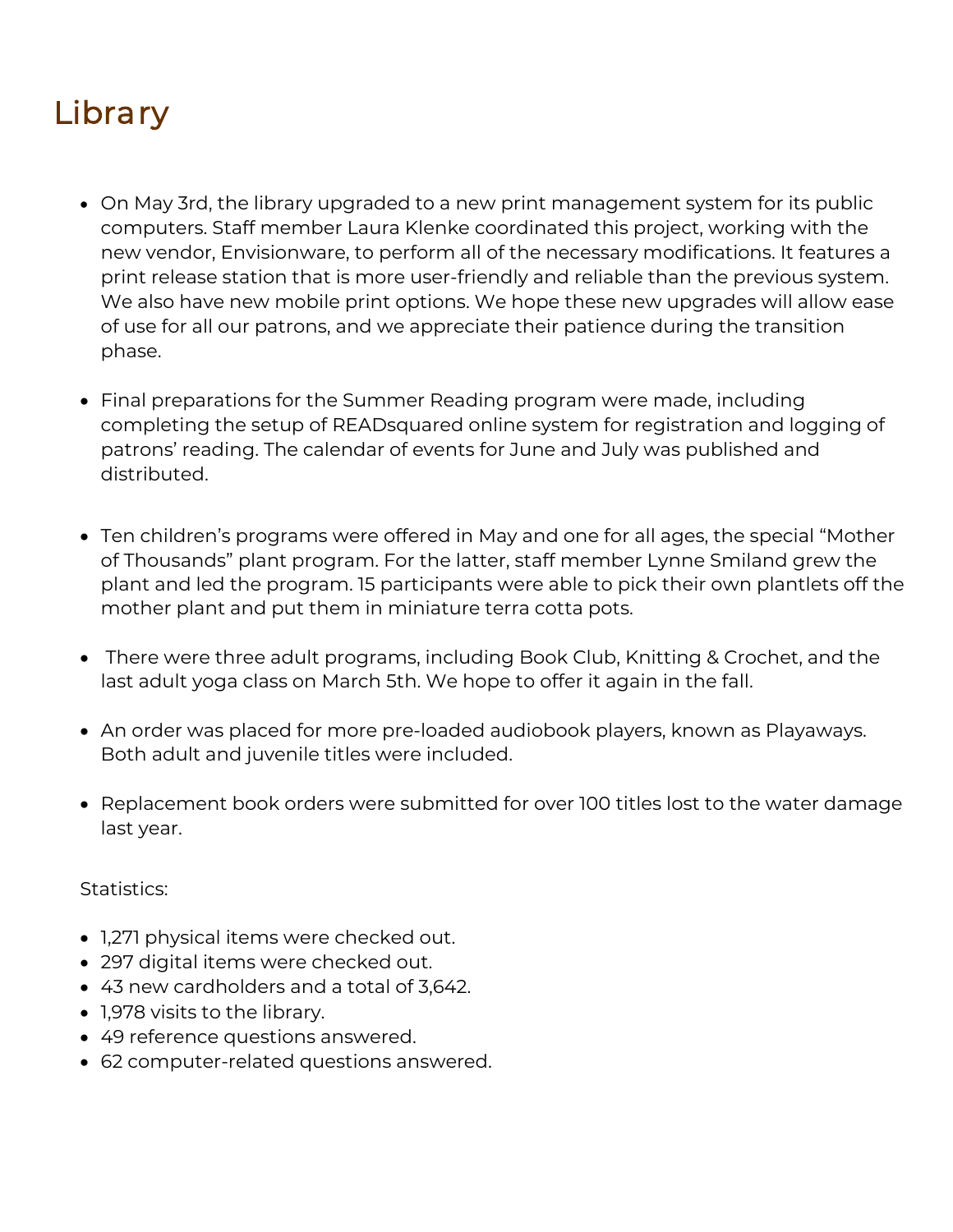# Parks, Recreation & Facility Maintenance

#### **Parks:**

The Parks Staff have the mowers out and are ready for the long mowing season. Youth Baseball/Softball is in full swing and we are excited for the Spring season.

#### **Facilities:**

Reservations fill up quickly and are on a first come first serve basis. You can find our facility rental calendar as well as the reservation forms for the Community Center, Church, and all pavilions on our website at www.sangertexas.org under the Parks and Recreation tab. We had 12 rentals for the Church and 7 pavilion rentals for May.

#### **Department Staff**:

Parks & Recreation Superintendent – Ryan Nolting Recreation Coordinator – Blake Junker Maintenance Worker II – Dean Mason Maintenance Worker I – Open Parks & Facility Maintenance Worker I - Open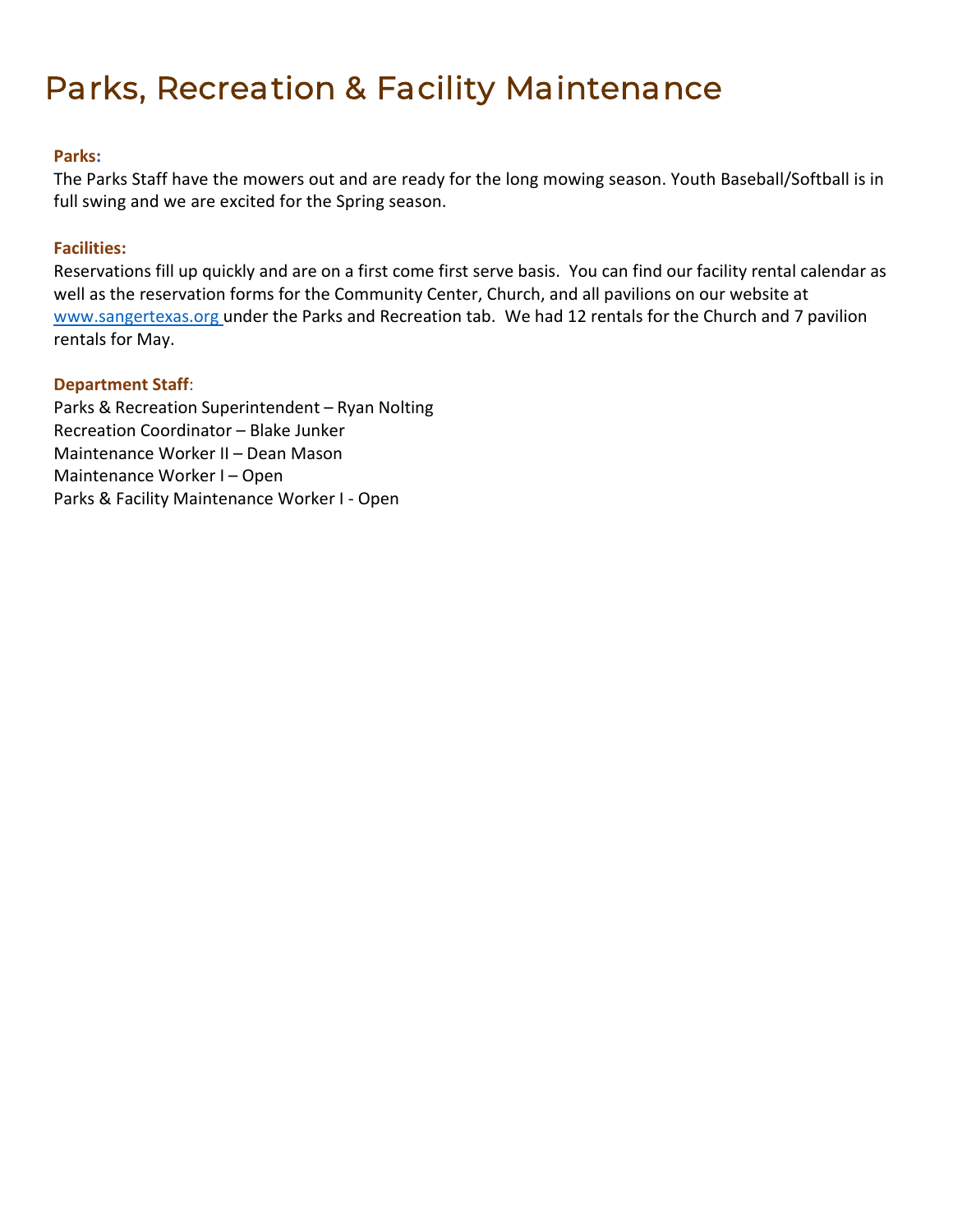# Planning & Zoning

During the month of May 2022, Development Services has been busy with potential new developments. Sanger Circle Phase 6A & 6B were also released to begin construction of 182 single family homes and 56 townhomes.

The Planning & Zoning Department was presented the following cases:

- Stephens Towne Crossing Zoning Change Recommended Approval w/conditions
- 1114 N Stemmons Frwy SUP Recommended Approval
- Lane Ranch Zoning Change Recommended Approval

The Zoning Board of Adjustments was presented the following case:

• 209 Marshall Variance Rear Yard Setback – Approved

The City Council was presented the following cases:

- Blue Star Industrial Final Plat Approved
- Ridgeview Estates Variance Sidewalks Approved
- Ridgeview Estates Variance Street Lights Approved
- Ridgeview Estates Variance Water Approved
- Ridgeview Estates Variance Road Width and Storm Sewer Approved
- Ridgeview Estates Variance Drainage and Storm Sewer Approved
- Lane Ranch Ag to PD Approved
- Professional Services Reimbursement Agreement with Sanger Land Investments, LLC - Approved
- Professional Services Agreement with P3 Works Approved

Staff conducted the following meetings relating to development (this does not include walk in or front counter meetings with applicants/citizens or phone calls)

- Pre-Application 1
- Meetings with Developers/Landowners 9
- Meetings with Builders/Building Owners 2
- Organization Meetings (NTCOG, ICC, etc) 5
- Internal Meetings 14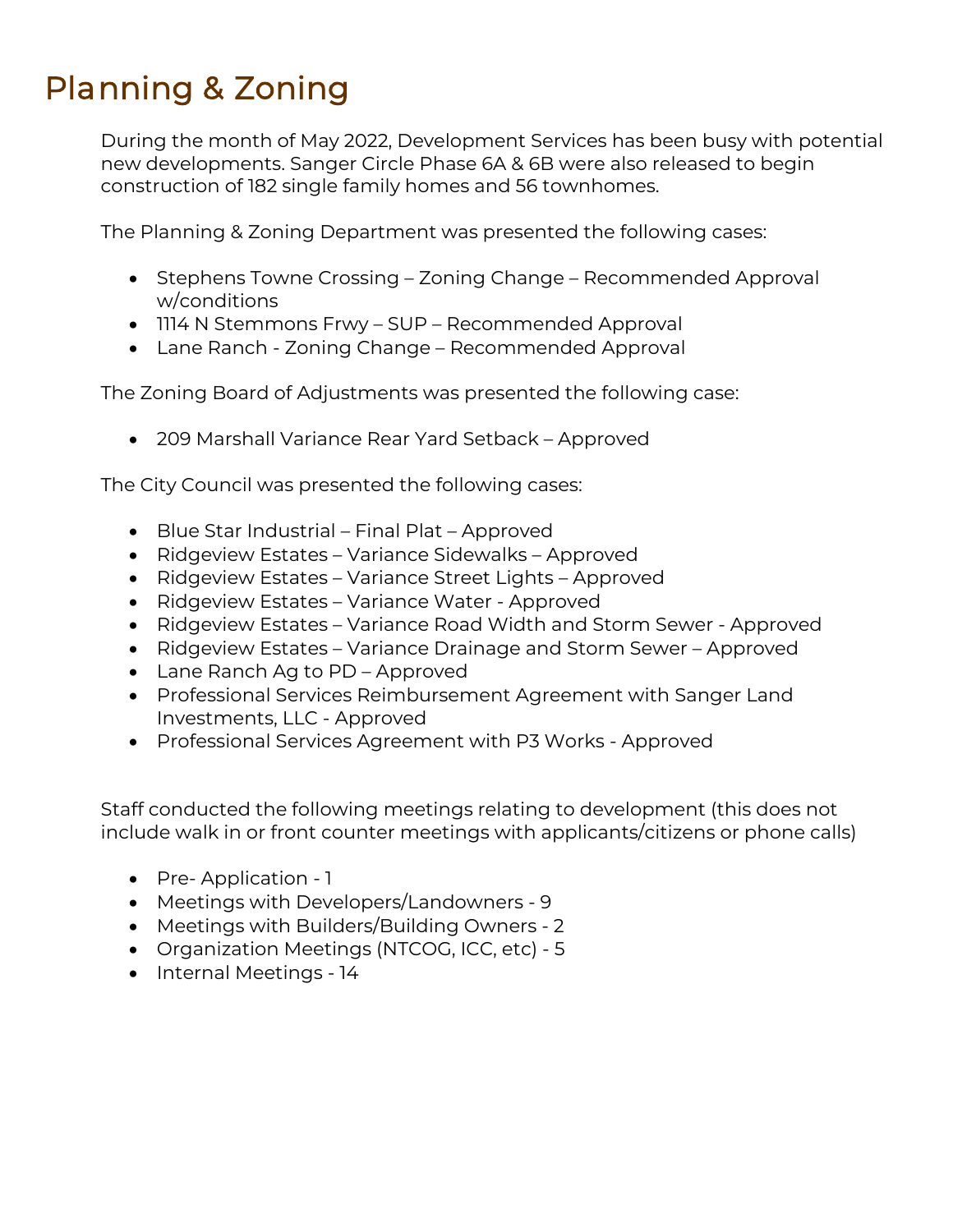# Police

During the month of May 2022, Officers of the Sanger Police Department responded to a total of 798 calls for service having an average response time of 7 minutes per call. The department issued a total of 48 citations and 45 warnings.

The Texas Department of Public Safety Uniform Crime Reporting tracks seven classifications of offenses. You will find below a list of those classifications as well as any of those classifications the Department responded to:

 Criminal Homicide 0 Forcible Rape 0 Robbery 0 Assault 14 Burglary 4 Larceny/Theft 8 Motor Vehicle Theft 1 Officer Assault 2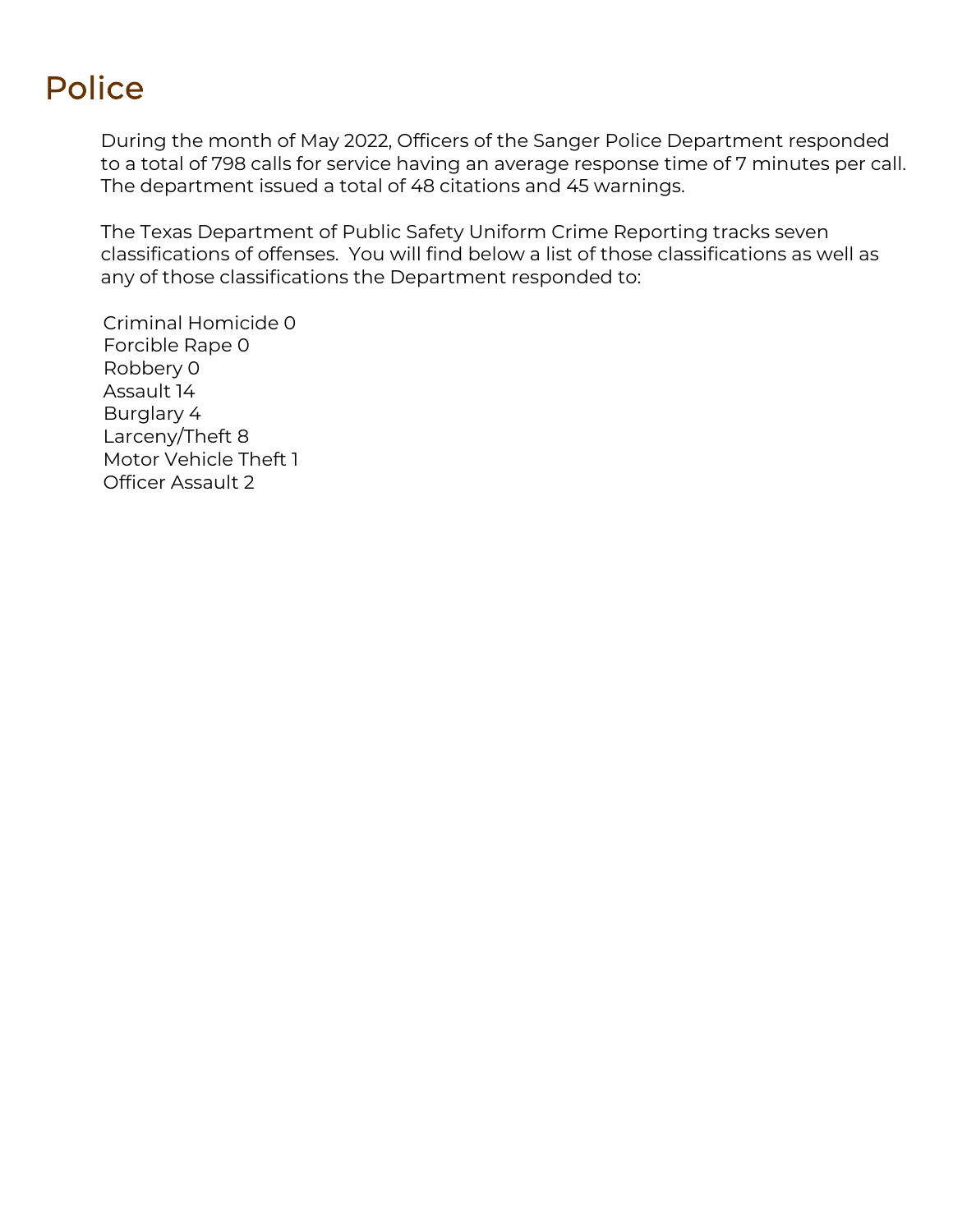# **Streets**

During the month of May 2022, Sanger Street Department potholed 4 streets and was able to clear out ditches around town for better drainage. This time of year, the trees limbs are filling out with leaves. The streets department was able to clear branches from roadways so that oncoming traffic was more visible

along with the street signs. The crew also cleaned up over-growth around guardrails in the city. There were multiple street and traffic signs down this month that the streets department was able to replace or repair if needed.